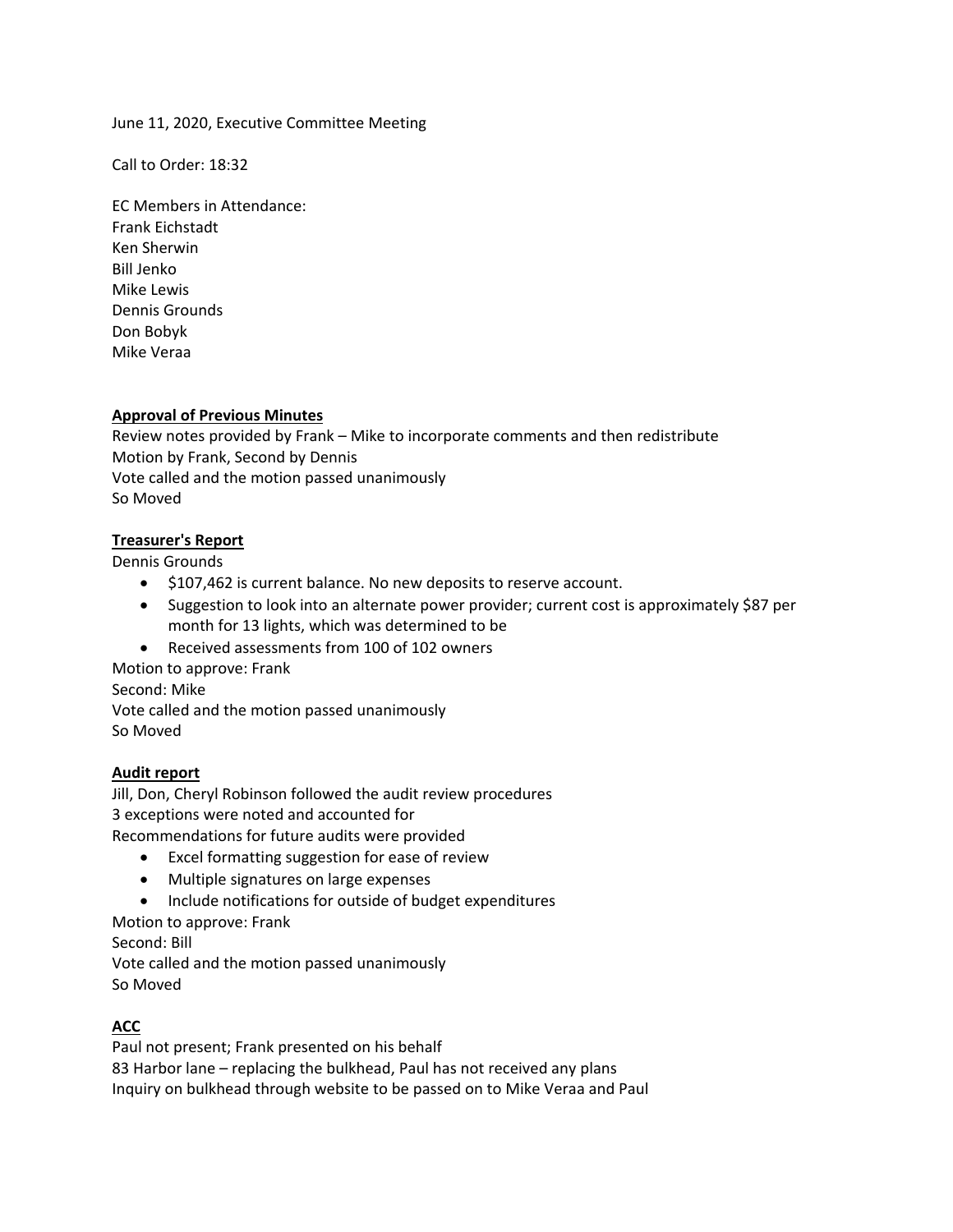# **Bulkhead Committee**

Mike Veraa presented, noted that the property owner at 83 communicated last year This property requested to perform a rebuild 8" into the canal 53 Lazy report of collapse; Mike and Dennis confirmed this. Mike V. recommends writing a letter to the homeowner. Property is owned by Henry Nguyen. Frank will draft the letter and work with Mike V.

Assessment has been performed; Mike would like the letter to come from the board instead of the bulkhead committee. Frank and Mike to work together on wording and then send out letters. Mike to send letter to Mike Lewis who will distribute for review.

Mike Lewis to assist in producing the letters to the homeowners.

Dennis would like to have a copy of the letter to provide the county assessor with justification for the property value protest.

Target date to send out letters is July 1.

It was noted that the vinyl bulkhead at 60 Harbor is exhibiting signs of failure and potential blowout.

Motion to approve: Frank Second: Mike Vote called and the motion passed unanimously So Moved

## **Birch Street Bridge Update**

Project start date has been delayed, but will begin with the utility bridge, likely within the next 2‐3 weeks.

It was noted that Stewart Elementary may have a schedule change, but it is unknown what that is. A homeowner asked whether there would be any cosmetic effects; it was noted that the contractors are contractually obligated to repair/return any cosmetic details back to their current state.

## **Other Business**

- A complaint was received from a homeowner concerning loud music from a neighbor across the canal. Frank contacted the homeowner and let them know their renters were playing music loudly. The board discussed this and concluded that proper controls were in place should there be a continued issue and no further action was required.
- A request was sent through the website for a speed limit sign on Harbor. There is currently a sign, and it was concluded that an additional sign was not needed.
- A note was received through the website about parking and access potentially being affected by cars blocking road. No action taken, but the topic will be addressed at the HOA general meeting.
- Will there be an HOA meeting this summer? It was noted that attendance has been low in general and it would be good to increase the numbers. Ideas include posting on the CLS sign, send out fliers, etc. We are targeting July 23, 2020 as a virtual meeting. Mike and Frank to work